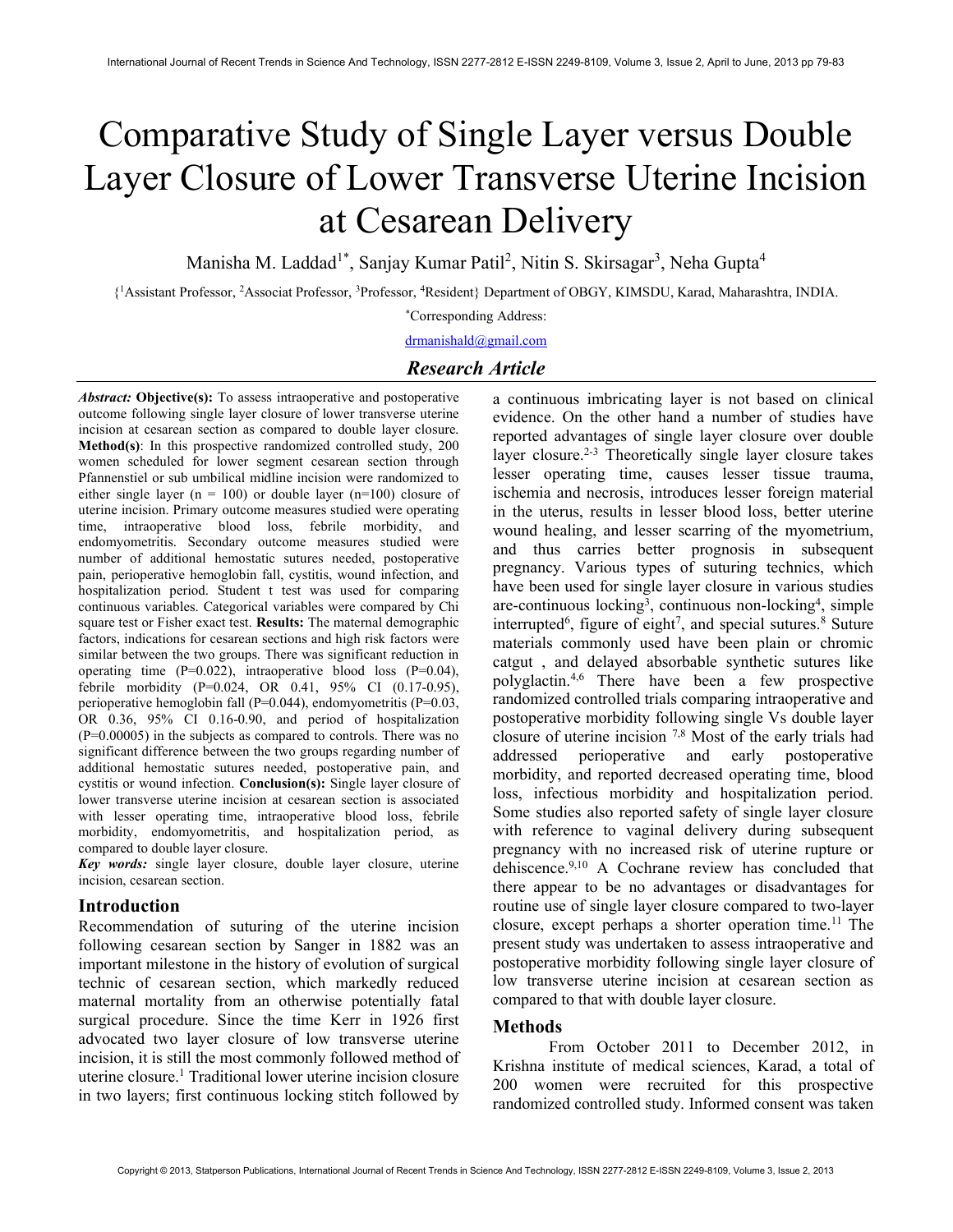from all of them. Women undergoing emergency or elective cesarean section were randomly allocated to either single or double layer closure. 100 women were allocated to single layer closure and 100 to double layer closure. Randomization was by computer generated random numbers and the randomized allocations were kept secure in sealed envelopes, which were opened in the operation room. All women were eligible for the study, regardless of indication of cesarean delivery, type of skin incision, medical complications, high risk factors, and history of previous cesarean section. Both Pfannenstiel and sub umbilical midline incisions were used and all uterine incisions were low transverse type. All women received prophylactic antibiotics before surgery. Uterus was exteriorized after delivery of placenta. In the single layer group, uterine closure was done with continuous nonlocking No.1 polyglactin, while in the double layer group an additional imbricating nonlocking suture of the same material was employed. Visceral and parietal peritoneum were closed. Rectus fascia was approximated with No. 1 polypropylene. Skin was approximated with subcuticular closure. Tubal ligation if requested by the women was done by modified Pomeroy's technique. Intraoperative blood loss was calculated by measuring blood in the suction apparatus and on sterile drapes, and by evaluating the blood in abdominal swabs and gauzes. Day of operation was considered as day 0. Perioperative, intraoperative and postoperative management decisions were made without reference to treatment groups. The outcome measures noted were operating time, intra-operative blood loss, number of additional hemostatic stitches required, postoperative pain as assessed by both Visual Analog Scale (VAS) and number of analgesic doses given in the first postoperative day, perioperative fall in hemoglobin, febrile morbidity, endomyometritis, cystitis, wound infection, and period of hospitalization. In the absence of complications, women were discharged on the  $6<sup>th</sup>$ postoperative day. Postoperative pain was measured once administrating a 10 cm VAS (no pain  $= 0$ , worst pain ever =10) at approximately 24 hours after surgery. Women were asked to indicate the average intensity of pain experienced during the last several hours. Analgesics were given as needed, and the number of doses of analgesics administered during the first postoperative day was recorded. Febrile morbidity was defined as temperature more than 38° C on two occasions 12 hours apart, excluding the first postoperative day. Perioperative fall in hemoglobin was calculated from pre-operative and third postoperative day hemoglobin estimation. Endomyometritis was diagnosed if uterine tenderness and fever were present. Cystitis was diagnosed by a positive urine culture growth. The presence of purulent discharge

from the incision with erythema or induration, with or without fever, indicated wound infection. Operation time was abstracted from operation notes. The length of postoperative hospital stay was calculated from medical records. Data was collected on a standardized data form designed for the study. Women were followed-up after 2 weeks and 6 weeks, and were advised to report to the hospital in case of any complaints or complications.

#### Statistical methods

A sample size and power analysis were undertaken prior to the study. One hundred women were required in each arm to show a reduction in febrile morbidity from 22% to 11% between double and single layer closure (Power=0.80, alpha=0.05 and beta=  $0.2$ ). Student t test was used for analysis of continuous variables. Categorical variables were analyzed by Chi square test or Fisher exact test (if numbers were small)  $P \le 0.05$  was considered the probability level to reflect significant differences. Odds ratios (OR) and 95% confidence intervals (95% CI) were calculated for categorical data.

| <b>Table 1:</b> Maternal demographics and procedure statistics |  |  |
|----------------------------------------------------------------|--|--|
|                                                                |  |  |

|                         | Single<br>laver<br>$(N=100)$ | <b>Double</b><br>Layer<br>$(N=100)$ | Significance |
|-------------------------|------------------------------|-------------------------------------|--------------|
| Maternal age (years)    | $25.5 \pm 4.5$               | $26.4 \pm 3.5$                      | $P=0.05$     |
| Parity                  | $2.2 \pm 0.9$                | $1.8 \pm 0.6$                       | $P=0.06$     |
| Gestational age (weeks) | $37.2 \pm 1.5$               | $37.8 \pm 1.8$                      | $P=0.12$     |
| Preoperative Hb (g/dL)  | $10.55 \pm 0.88$             | $10.57 \pm 0.83$                    | $P=0.76$     |
| Cesarean section        |                              |                                     |              |
| Primary                 | 66 (65.6)                    | 67(65.0)                            | $P=0.80$     |
| Repeat                  | 36 (33.4)                    | 34 (35.0)                           |              |
| Cesarean section        |                              |                                     |              |
| Elective                | 63 (63.7)                    | 73 (69.7)                           | $P=0.35$     |
| Emergency               | 37(36.3)                     | 27(28.3)                            |              |
| Anesthesia              |                              |                                     |              |
| Spinal                  | 65(63.7)                     | 67(65.2)                            | $P=0.71$     |
| General                 | 32 (31.4)                    | 31 (34.9)                           |              |
| Epidural                | 03(2.9)                      | 02(1.9)                             |              |
| Abdominal incision      |                              |                                     |              |
| Pfannenstiel            | 78 (76.5)                    | 83 (80.1)                           | $P=0.30$     |
| Midline                 | 22(23.5)                     | 17 (16.9)                           |              |
| Tubal ligation          | 29 (28.4)                    | 23(21.7)                            | $P=0.25$     |

 $Mean \pm SD$ 

Values in parentheses indicate percentages

None of the differences was significant

Table 2: Indications for cesarean delivery

| 1 AMIC 21 MAIGHNOID IOI COMPONI GOILLO |              |              |              |  |
|----------------------------------------|--------------|--------------|--------------|--|
|                                        | Single layer | Double laver | Significance |  |
|                                        | $(N=100)$    | $(N=100)$    |              |  |
| Previous cesarean                      | 28(27.4)     | 30(28.3)     | $P=0.88$     |  |
| Dystocia                               | 24(24.5)     | 19(18.9)     | $P=0.32$     |  |
| Fetal distress                         | 13(12.7)     | 13(12.7)     | $P=0.74$     |  |
| Breech                                 | 12(11.8)     | 13(13.0)     | $P=0.46$     |  |
| Others                                 | 23(23.6)     | 25(23.6)     | $P=0.92$     |  |

Values in parentheses indicate percentages

None of the differences was significant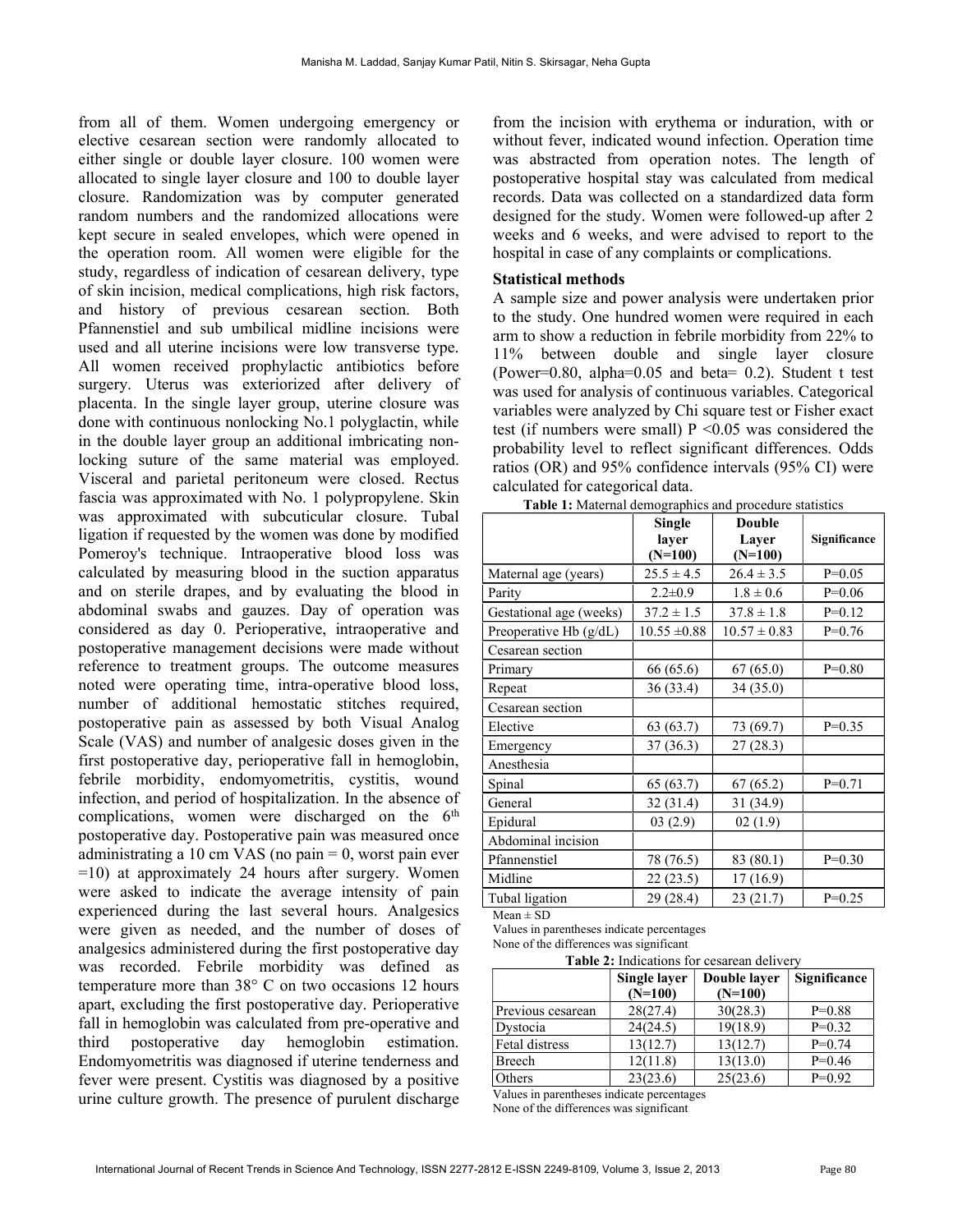|                                    | Single<br>layer<br>$(N=100)$ | <b>Double</b><br>layer<br>$(N=100)$ | Significance |
|------------------------------------|------------------------------|-------------------------------------|--------------|
| Bad obstetric history              | 30(30.4)                     | 30(28.5)                            | $P=0.24$     |
| Premature rupture of<br>membranes  | 17(16.6)                     | 14(13.8)                            | $P=0.40$     |
| Hypertensive disorders             | 15 (14.7)                    | 10(9.4)                             | $P=0.24$     |
| Antepartum hemorrhage              | 4(3.9)                       | 3(2.8)                              | $P=0.47$     |
| Intrauterine growth<br>restriction | 7(6.8)                       | 6(5.9)                              | $P=0.72$     |
| Others                             | 5(4.9)                       | 5(4.9)                              | $P=0.74$     |

Table 3: High risk factors

Values in parentheses indicate percentages None of the differences was significant

|  |  |  | <b>Table 4:</b> Operative factors and postoperative morbidity |  |
|--|--|--|---------------------------------------------------------------|--|
|--|--|--|---------------------------------------------------------------|--|

|                                   | Single<br>layer<br>$(N=100)$ | Double layer<br>$(N=100)$ | Signific<br>ance      | OR (95%<br>CI)           |
|-----------------------------------|------------------------------|---------------------------|-----------------------|--------------------------|
| Operating time<br>(minutes)       | 3 0.3<br>$\pm 6.4$           | $33.1 \pm 4.6$            | $P=0.022$             |                          |
| Additional<br>hemostatic sutures  | 28 (27.4)                    | 23(21.6)                  | $P=0.202$<br>NS       | 1.50<br>$(0.76 - 2.90)$  |
| Intraoperative<br>blood loss (mL) | 600.0<br>± 99.5              | $628.6 \pm 105.7$         | $P=0.04$              |                          |
| 600 mL or more<br>blood loss      | 60(59.7)                     | 79(75.4)                  | $P=0.015$             | 0.46<br>$(0.25 - 0.91)$  |
| Postoperative Hb<br>(g/dL)        | $9.61 \pm 1.0$               | $9.50 \pm 0.95$           | $P=0.44$<br><b>NS</b> |                          |
| Perioperative Hb<br>fall $(g/dL)$ | 0.84<br>$\pm 0.27$           | $0.92 \pm 0.24$           | $P=0.038$             |                          |
| $1.0$ g/dL or more<br>fall        | 63 (63.7)                    | 83(82.0)                  | $P=0.0045$            | 0.40<br>$(0.20 - 0.80)$  |
| Postoperative pain                |                              |                           |                       |                          |
| VAS score                         | 2.90<br>$\pm 0.65$           | 3.00 $\pm$ 0.42           | $P=0.10$<br><b>NS</b> |                          |
| Number of<br>analgesic doses      | 3.40<br>$\pm 0.51$           | $3.50 \pm 0.49$           | $P=0.10$<br><b>NS</b> |                          |
| Febrile morbidity                 | 11(10.8)                     | 23(22.6)                  | $P=0.025$             | 0.41<br>$(0.17 - 0.95)$  |
| Endomyometritis                   | 7(6.8)                       | 17(16.9)                  | $P=0.03$              | 0.36<br>$(0.16 - 0.90)$  |
| Cystitis                          | 6(5.9)                       | 12(11.3)                  | $P=0.16$<br><b>NS</b> | 0.340<br>$(0.16 - 1.35)$ |
| Wound infection                   | 05(4.9)                      | 09(8.5)                   | $P=0.17$<br><b>NS</b> | 0.44<br>$(0.14 - 1.47)$  |
| Hospitalization<br>period (days)  | 6.65<br>$\pm$ 0.8 1          | $7.20 \pm 0.85$           | $P=0.00005$           |                          |
| $>7$ days                         | 10(9.8)                      | 20(21.6)                  | $P=0.019$             | 0.40<br>$(0.16 - 0.93)$  |

 $Mean \pm SD$ 

Values in parentheses indicate percentages NS - Not significant

## Results

There was no significant difference between the two groups with respect to maternal demographics or procedure statistics (Table 1). There was no difference either with respect to the indications for cesarean section or various high risk factors (Tables 2 and 3). There was

significant reduction in operating time in single layer closure as compared to double layer closure  $(30.3 \pm 6.4)$ Vs  $33.1 \pm 4.6$  minutes, P=0.022) (Table 4). There was no significant difference in the number of women needing additional hemostatic stitches between the two groups. There was significant reduction in the mean intraoperative blood loss in the single layer group as compared to that in the double layer group  $(600 \pm 99.5 \text{ Vs})$  $628 \pm 105.7$  mL, P=0.04). Proportion of cases with a blood loss of 600 mL or more was also significantly less with single layer closure  $(P=0.015, \text{ OR } 0.46, 95\% \text{ CI}$ 0.25-0.90). Mean perioperative hemoglobin fall was significantly lower in the single layer group as compared to that in the double layer group  $(0.84 + 0.27 \text{ Vs } 0.92 \pm \text{m}$ 0.24  $g/dL$ , P=0.038). Proportion of cases with perioperative hemoglobin fall of 1.0 gm /dL or more was also significantly less with single layer closure (P=0.0045, OR 0.40, 95% CI 0.20-0.80) .Two cases in each group needed blood transfusion  $(P=1.0)$ . Febrile morbidity was 11.8 % in the single layer group as compared to 22.6 % in the double layer group ( $P=0.025$ , OR 0.41, 95% CI 0.17-0.95). Incidence of endomyometritis was also significantly less in the single layer group as compared to that in the double layer group viz., 6.8% Vs 16.9%, (P=0.03, OR 0.36, 95% CI 0.16- 0.90). The two groups did not differ significantly with regard to postoperative pain, incidence of cystitis, and of wound infection. Period of hospitalization was significantly shorter with single layer closure  $(6.65 \pm 0.81)$ Vs  $7.20 \pm 0.85$  days, P=0.00005). Proportion of cases with hospital stay beyond 7 days was also less with single layer closure (P=0.019, OR 0.40, 95% CI 0.16-0.93).

#### **Discussion**

Two-layered closure of low transverse uterine incision is based more on tradition rather than on clinical evidence. It is also contrary to the accepted surgical principles regarding wound repair. The main purpose of wound suturing is to coapt tissues, assist hemostasis, and resist stress and strain on wound edges till healing gives it intrinsic strength. Continuous locking suture everts the wound edges and does not provide good coaptation. Postpartum, the uterus goes through rapid involution, so that any type of suture becomes loose. Because of the same reason it is unlikely that there is any stress on the wound edges. Only apparent function of the suture appears to be hemostasis, which also primarily depends on uterine contraction and retraction. There is no evidence to show that second suture layer gives increased strength to the wound. Additional suture material may result in more tissue ischemia and necrosis, and more foreign tissue in the body, which is a potential nidus for infection, impairing wound healing. Lai and  $Tsomo<sup>12</sup>$ reported radiological evidence of a substantially higher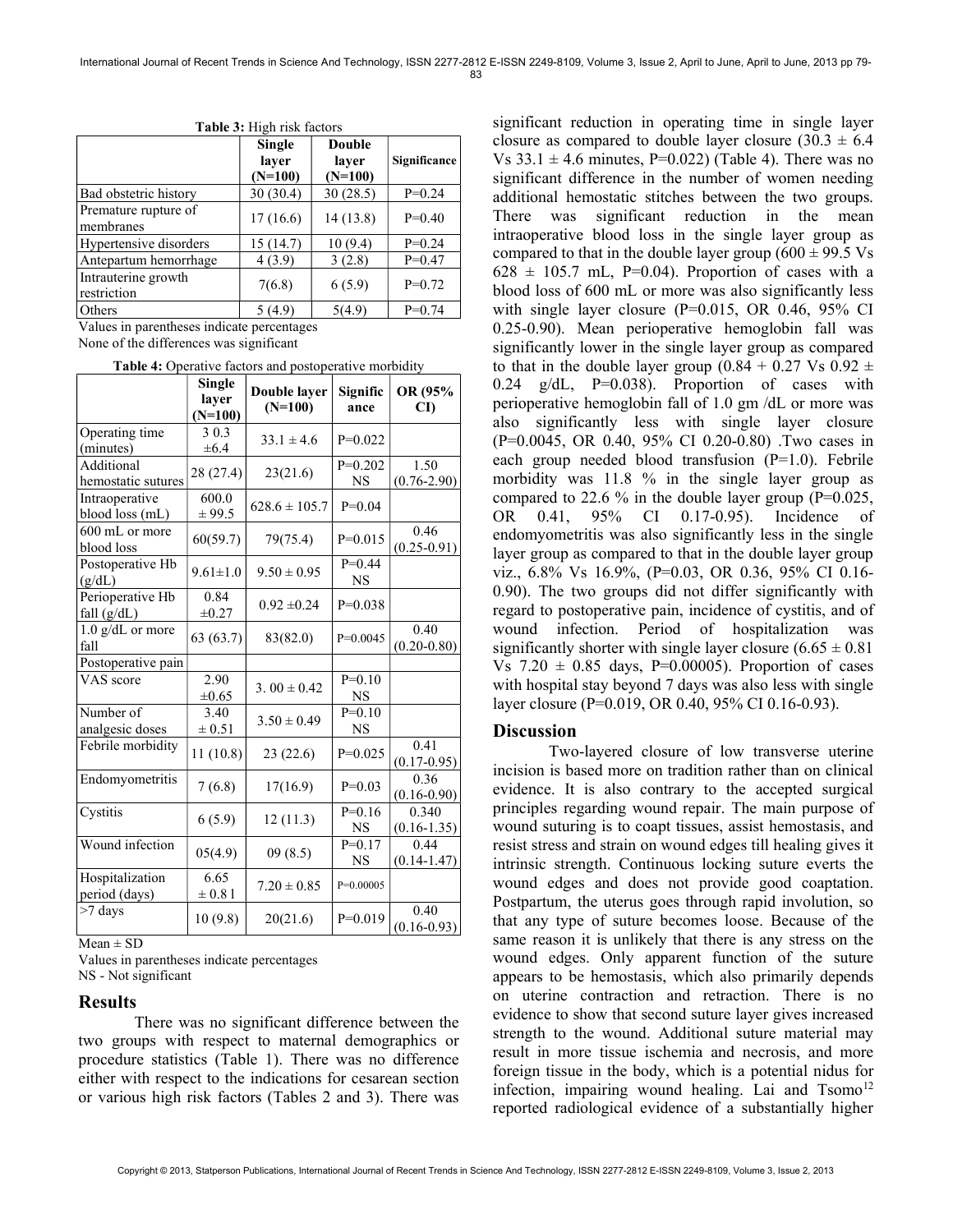number of abnormal hysterograms with double layer closure. Ultrasonography studies in the postoperative period have shown no difference except a thinner uterine scar with single layer closure in a study by Heidenreich and Bruggenjurgen<sup>8</sup>. On the other hand several studies have reported superiority of single layer closure with decreased intraoperative and postoperative morbidity in the form of reduced operating time, blood loss, febrile and infectious morbidity, and hospitalization period 2<sup>1315113</sup>. Recent experimental studies in dogs and sheep have shown that non-closure of uterine incision has no adverse effect on operative or postoperative morbidity, and shows histological evidence of lesser muscular necrosis, scar fibrosis and endometriosis.14,15 In a Cochrane review by Enkin and Wilkinson<sup>11</sup>, which included two studies $^{3,12}$ , it has been concluded that there appear to be no advantages or disadvantages for routine use of single layer closure compared to two layer closure, except perhaps a shorter operation time, which in itself may be an important advantage, provided the technic is safe. The evidence available, however, is so limited that no recommendation to change the current practice can be made. The decreased operating time observed in the present study is similar to that reported in other studies<sup>3,4,13</sup>. Increased operating time has been associated with increased infectious morbidity rate at cesarean delivery, entails the use of longer-acting agents for regional anesthesia, and results in the use of supplemental general anesthesia, prolonged exposure of the abdominal contents, and possibly more blood loss. Decreased intraoperative blood loss and perioperative hemoglobin fall reported in some studies have been replicated in our study<sup>2,13</sup>. However others have found no difference<sup>3,4</sup>. Hemostasis is achieved mostly after first layer closure. Second layer suturing prolongs operating time and increases the number of needle punctures in the uterine wall. The number of additional hemostatic sutures needed have differed in various studies; some reporting more with double layer,  $4,13$  while Hauth et al<sup>3</sup> reporting more with single layer. The present study showed no difference between the two groups. There was no difference in the postoperative pain as assessed by both VAS score and number of analgesic doses required. Postoperative pain has not been assessed in other studies. Significantly lower febrile morbidity found in the present study with single layer closure is similar to that reported by others<sup>2,5,7</sup>, while Jelsema et al<sup>4</sup> reported no difference. Lower febrile morbidity has been attributed to reduced qperating time. Decreased endomyometritis, noted in the present study is similar to that reported earlier<sup>2,5,13</sup>, and is possibly due to decreased tissue ischemia and necrosis with single layer closure. However some studies have reported no difference<sup>3,4,8</sup> Length of hospital stay depends primarily

on the infectious morbidity. Decreased length of hospital stay with single layer closure is similar to that reported earlier. $5,13$ 

Post-hoc power analysis showed that between single and double layer closure, the present study (with an alpha of 0.05) has 100 % power to detect decrease in blood loss of 600 mL or more from 76.4% to 59.7%, 76.1% power to detect decrease in febrile morbidity from 22.6% to 11%, and 57.4 % power to detect decrease in endomyometritis from 16.9% to 6.8%. Moreover our study addressed various intraoperative and postoperative complications in the index pregnancy only. Most women come for antenatal care and delivery to a service hospital from native place for a short period. Due to frequent transfers women are lost to long term follow up and may deliver subsequently at a different hospital. Late morbidity and maternal or perinatal outcome in subsequent pregnancy including incidence of uterine rupture or dehiscence were not assessed. Two recent retrospective studies have reported the impact of a singlelayer or double-layer closure in the index pregnancy on uterine rupture during subsequent delivery.13,16 Bujold et  $al<sup>16</sup>$  in their study found that a single-layer closure was associated with a four-fold increase in the risk of uterine rupture compared with that in a double-layer closure. Durnwald and Mercer<sup>13</sup> reported association of single layer closure with five times greater incidence of uterine windows (dehiscence) noted at subsequent cesarean delivery. Both have advocated single layer closure for women not desiring trial of labor during subsequent pregnancy and double layer closure for others. To validate the superiority or otherwise of the single layer closure larger multicentric prospective studies are needed aimed at assessing late morbidity with particular reference to scar integrity during subsequent labor and delivery along with maternal and perinatal outcome, with standardized protocols regarding type of suture material and suturing technic.

#### Acknowledgement

We thank Medical Director, KIMSDU, Karad and head of our department for allowing us to use and publish the data related to patient

#### References

- 1. Tully L, Gates S, Brocklehurst P et al. Surgical techniques used during caesarean section operations: results of a national survey of practice in the UK. Eur J Obstet Gynecol Reprod Biol 2002; 102:120-6.
- 2. Tischendorf D. The single-layer uterine suture in cesarean section. A comparative Study. Geburtshilfe Frauenheilkd 1987; 47:117-20.
- 3. Hauth JC, Owen J, Davis RO. Transverse uterine incision closure: one versus two layers. Am. J Obstet Gynecol 1992; 167:1108-11.
- 4. Jelsema RD, Wittingen J A, van der Kolk KJ.